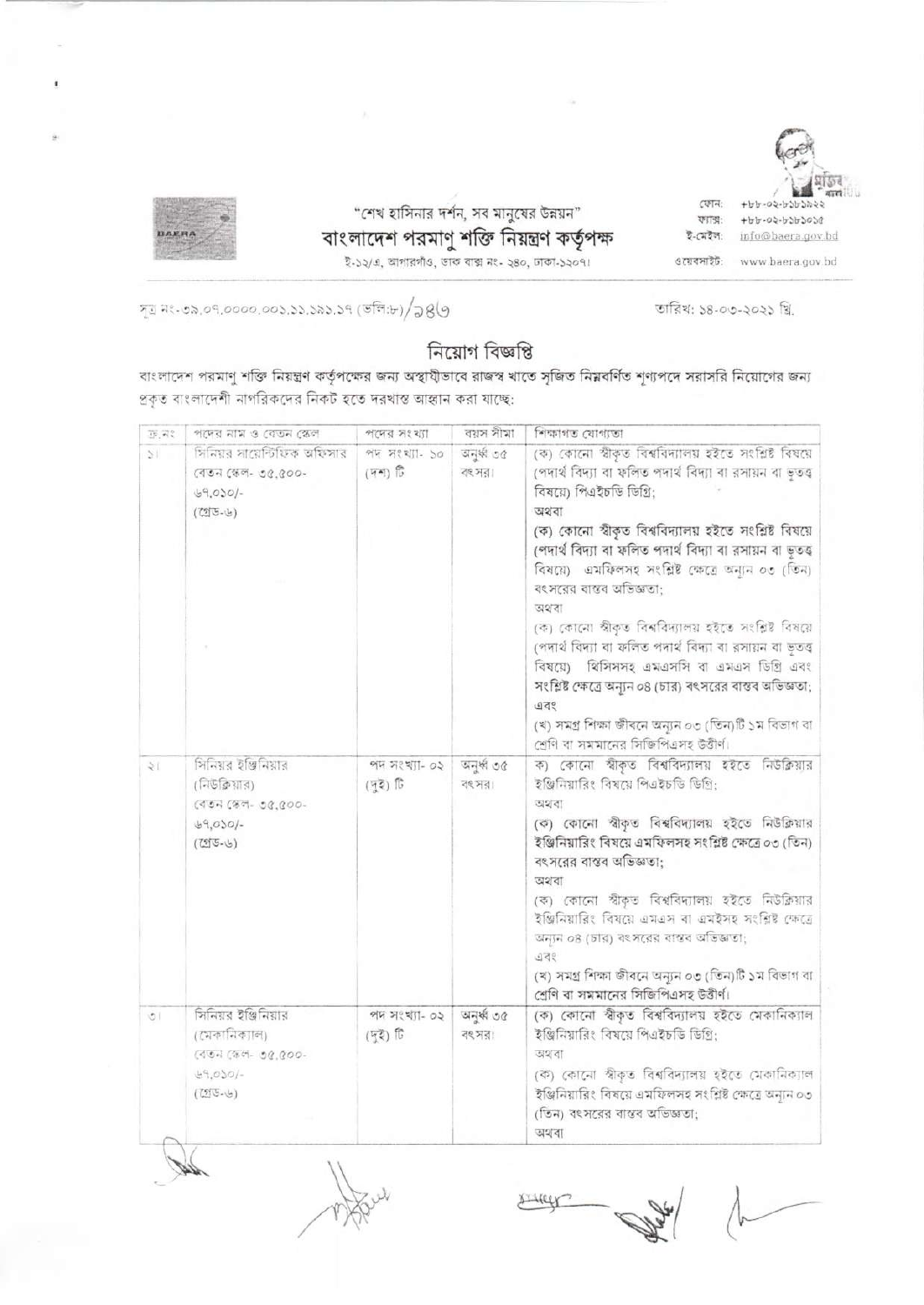|              |                                                                                                         |                          |                      | (ক) কোনো স্বীকৃত বিশ্ববিদ্যালয় হইতে মেকামিকাল<br>ইঞ্জিনিয়ারিং বিষয়ে এমএস বা এমইসহ সংশ্রিষ্ট ক্ষেত্রে<br>অন্যন ০৪ (চার) বৎসরের বাস্তব অভিজ্ঞতা:<br>955<br>(খ) সমগ্ৰ শিক্ষা জীবনে অন্যুন ০৩ (তিন) টি ১ম বিভাগ<br>বা শ্রেণি বা সমমানের সিজিপিএসহ উত্তীর্ণ                                                                                                                                                                                                                                                                                                                            |
|--------------|---------------------------------------------------------------------------------------------------------|--------------------------|----------------------|--------------------------------------------------------------------------------------------------------------------------------------------------------------------------------------------------------------------------------------------------------------------------------------------------------------------------------------------------------------------------------------------------------------------------------------------------------------------------------------------------------------------------------------------------------------------------------------|
| 81           | সিনিয়র ইঞ্জিনিয়ার<br>(ইলেক্টিকাল এন্ড ইলেক্টনিক্স)<br>(বতন স্কেল- ৩৫,৫০০-<br>$69.050/-$<br>$(75 - 6)$ | পদ সংখ্যা- ০২<br>(42)    | जनकी ७৫<br>কংসরা     | (ক) কোনো স্বীকৃত বিশ্ববিদ্যালয় হইতে ইলেকট্রিকালি<br>এন্ড ইলেকট্রনিক্স ইঞ্জিনিয়ারিং বিষয়ে পিএইচডি ডিগ্রি:<br>অথবা<br>(ক) কোনো স্বীকৃত বিশ্ববিদ্যালয় হইতে ইলেকট্রিক্যাল<br>এন্ড ইলেকট্রনিক্স ইঞ্জিনিয়ারিং বিষয়ে এমফিলসহ সংশ্লিষ্ট<br>ক্ষেত্রে অন্যন ০৩ (তিন) বংসরের বাস্তব অভিজতা:<br>অথবা<br>(ক) কোনো স্বীকৃত বিশ্ববিদ্যালয় হইতে ইলেকট্রিক্যাল<br>এন্ড ইলেকট্রনিক্স ইঞ্জিনিয়ারিং বিষয়ে এমএস বা এমইসহ<br>সংশ্লিষ্ট ক্ষেত্রে অন্যন ০৪ (চার) বৎসরের বাস্তব অভিজ্ঞতা:<br>এবং<br>(খ) সমগ্ৰ শিক্ষা অন্যন ০৩ (তিন)টি ১ম বিভাগ বা শ্ৰেণি<br>বা সমমানের সিজিপিএসহ উত্তীর্ণ।           |
| $\alpha$     | সিনিয়র ইঞ্জিনিয়ার<br>(কম্পিউটার)<br>বেতন স্কেল- ৩৫.৫০০-<br>69,0001<br>$(255 - 6)$                     | পদ সংখ্যা- ০১<br>(এক) টি | जनके ७७<br>বংসর।     | ক) কোনো স্বীকৃত বিশ্ববিদ্যালয় হইতে কম্পিউটার সায়েন্স<br>আন্ড ইঞ্জিনিয়ারিং (CSE) বিষয়ে পিএইচডি ডিগ্রি:<br>অথবা<br>(ক) কোনো স্বীকৃত বিশ্ববিদ্যালয় হইতে কম্পিউটার<br>সায়েন্স অ্যান্ড ইঞ্জিনিয়ারিং (CSE) বিষয়ে এমফিলসহ<br>সংশ্লিষ্ট ক্ষেত্রে অন্যান ০৩ (তিন) বৎসবের বাস্তব অভিজ্ঞতা:<br>অহাবা<br>(ক) কোনো স্বীকৃত বিশ্ববিদ্যালয় হইতে কম্পিউটার<br>সায়েন্স অ্যান্ড ইঞ্জিনিয়ারিং (CSE) বিষয়ে এমএস বা<br>এমইসহ সংশ্লিষ্ট ক্ষেত্রে অন্যন ০৪ (চার) বৎসরের বাস্তব অভিজ্ঞতা;<br>এবং<br>(খ) সমগ্ৰ শিক্ষা জীবনে অন্যন ০৩ (তিন)টি ১ম বিভাগ বা<br>শ্ৰেণি ৰা সমমানের সিজিপিএসহ উত্তীৰ্ণ। |
| $\mathbb{E}$ | সিনিয়র ইঞ্জিনিয়ার (সিভিল)<br>বেতন স্কেল- ৩৫,৫০০-<br>$89,000/-$<br>$(\overline{C}(\overline{G}-G))$    | পদ সংখ্যা- ০১<br>(45)    | অনুষ্ঠ ৩৫<br>বং সর   | ক) কোনো স্বীকৃত বিশ্ববিদ্যালয় হইতে<br>সডিল<br>ইঞ্জিনিয়ারিং বিষয়ে পিএইচডি ডিগ্রি:<br>অথবা<br>(ক) কোনো স্বীকৃত বিশ্ববিদ্যালয় হইতে সিডিল<br>ইঞ্জিনিয়ারিং বিষয়ে এমফিলসহ সংশ্লিষ্ট ক্ষেত্রে অন্যন ০৩<br>(তিন) বৎসরের বাস্তব অভিজ্ঞতা:<br>অথবা<br>(ক) কোনো স্বীকৃত বিশ্ববিদ্যালয় হইতে সিভিল<br>ইঞ্জিনিয়ারিং বিষয়ে এমএস বা এমইসহ সংশ্লিষ্ট কেতে<br>অন্যন ০৪ (চার) বৎসরের বাস্তব অভিজ্ঞতা:<br>এবং<br>(খ্) সমগ্ৰ শিক্ষা জীবনে অন্যন ০৩ (তিন)টি ১ম বিভাগ বা<br>শ্রেণি বা সমমানের সিজিপিএসহ উত্তীর্ণ।                                                                                  |
| 91           | সিনিয়র ইঞ্জিনিয়ার<br>(কেমিক্যাল)<br>বেতন স্কেল- ৩৫,৫০০-<br>$49,000/-$<br>$(55 - 6)$                   | পদ সংখ্যা- ০১<br>(এক) টি | অনুর্ধ্ব ৩৫<br>বং সর | (ক) কোনো স্বীকৃত বিশ্ববিদ্যালয় হইতে কেমিক্যাল<br>ইঞ্জিনিয়ারিং বিষয়ে পিএইচডি ডিগ্রি:<br>অথবা<br>(ক) কোনো স্বীকৃত বিশ্ববিদ্যালয় হইতে কেমিক্যাল<br>ইঞ্জিনিয়ারিংবিষয়ে এমফিলসহ সংশ্লিষ্ট ক্ষেত্রে অনুনি ০৩<br>(তিন) বৎসরের বাস্তব অভিজ্ঞতা:<br>অথবা                                                                                                                                                                                                                                                                                                                                 |

Det mise

there is

 $\begin{array}{c} \overline{\lambda} \end{array}$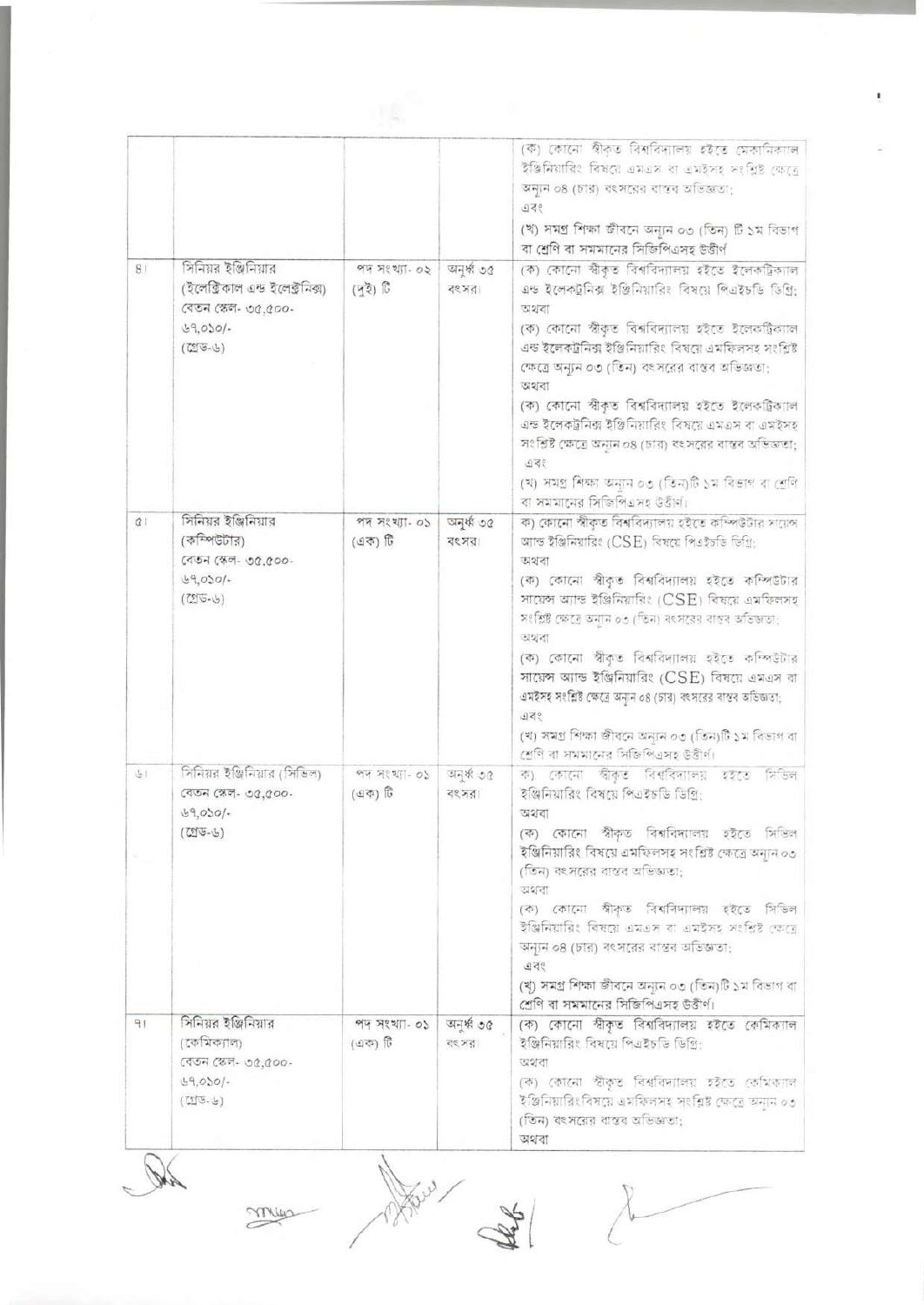|                |                                                                                                                                               |                            |                      | (ক) কোনো স্বীকৃত বিশ্ববিদ্যালয় হইতে কেমিক্যাল<br>ইঞ্জিনিয়ারিং বিষয়ে এমএস বা এমইসহ সংশ্লিষ্ট ক্ষেত্রে<br>অন্যন ০৪ (চার) বংসরের বাস্তব অভিজ্ঞতা;<br>এবং<br>(খ) সমগ্ৰ শিক্ষা জীবনে অন্যুন ০৩ (তিন)টি ১ম বিভাগ বা<br>শ্রেণি বা সমমানের সিজিপিএসহ উত্তীর্ণ।                                |
|----------------|-----------------------------------------------------------------------------------------------------------------------------------------------|----------------------------|----------------------|------------------------------------------------------------------------------------------------------------------------------------------------------------------------------------------------------------------------------------------------------------------------------------------|
| b <sub>1</sub> | সায়েন্টিফিক অফিসার<br>বেতন স্কেল- ২২,০০০-<br>$30,000/-$<br>$(755 - 5)$                                                                       | পদ সংখ্যা- ০৪<br>(চার) টি  | अनुर्फ 00<br>বংসর    | (ক) কোনো স্বীকৃত বিশ্ববিদ্যালয় হইতে পদার্থবিদ্যা বা<br>ফলিত পদার্থবিদ্যা বা রসায়ন বা ভূতত্ত্ব বিষয়ে থিসিসসহ<br>১ম শ্রেণি বা সমমানের সিজিপিএতে স্নাতক (সম্মান)সহ<br>স্নাতকোত্তর ডিগ্রি:<br>এবং<br>(খ) শিক্ষা জীবনের সকল পরীক্ষায় ১ম বিভাগ বা শ্রেণি বা<br>সমমানের সিজিপিএসহ উত্তীর্ণ। |
| $\mathcal{L}$  | ইঞ্জিনিয়ার (নিউক্লিয়ার)<br>বেতন (স্কল- ২২,০০০-<br>$80,0.50/-$<br>$(755-5)$                                                                  | পদ সংখ্যা- ০১<br>(এক) টি   | অনুৰ্ধ্ব ৩০<br>বংসর  | (ক) কোনো স্বীকৃত বিশ্ববিদ্যালয় হইতে নিউক্লিয়ার<br>ইঞ্জিনিয়ারিং বিষয়ে ১ম শ্রেণি বা সমমানের সিজিপিএসহ<br>স্নাতক ডিগ্রি:<br>এবং<br>(খ) শিক্ষা জীবনের সকল পরীক্ষায় ১ম বিভাগ বা শ্রেণি বা<br>সমমানের সিজিপিএসহ উত্তীর্ণ।                                                                 |
| 501            | ইঞ্জিনিয়ার (মেকানিক্যাল)<br>(বতন (স্কল- ২২,০০০-<br>$0.0601 -$<br>$(\mathbb{C}[\mathbb{S}-\delta])$                                           | পদ সংখ্যা- ০২<br>(92)      | অনূৰ্ধ্ব ৩০<br>বংসর  | ক) কোনো স্বীকৃত বিশ্ববিদ্যালয় হইতে মেকানিক্যাল<br>ইঞ্জিনিয়ারিং বিষয়ে ১ম শ্রেণি বা সমমানের সিজিপিএসহ<br>য়াতক ডিগ্ৰি:<br>তবং<br>(খ) শিক্ষা জীবনের সকল পরীক্ষায় ১ম বিভাগ বা শ্রেণি বা<br>সমমানের সিজিপিএসহ উত্তীর্ণ।                                                                   |
| 125            | ইঞ্জিনিয়ার (ইলেকট্রিক্যাল এন্ড<br>ইলেকট্ৰনিক্স)<br>বেতন স্কেল- ২২,০০০-<br>$35.0501 -$<br>$(\overline{C}(\overline{C}\cdot\overline{\cdot}))$ | পদ সংখ্যা- ০২<br>(দুই) টি  | जनकी ७०<br>বং সর     | (ক) কোনো স্বীকৃত বিশ্ববিদ্যালয় হইতে ইলেকট্রিক্যাল<br>এন্ড ইলেকট্রনিক্স ইঞ্জিনিয়ারিং বিষয়ে ১ম শ্রেণি বা<br>সমমানের সিজিপিএসহ য়াতক ডিগ্রি:<br>এবং<br>(খ) শিক্ষা জীবনের সকল পরীক্ষায় ১ম বিভাগ বা শ্রেগি বা<br>সমমানের সিজিপিএসহ উত্তীর্ণ।                                              |
| 152            | ইজিনিয়ার (কম্পিউটার)<br>বেতন স্কেল- ২২,০০০-<br>$80,050/-$<br>$(7575 - 5)$                                                                    | পদ সংখ্যা- ০১<br>$(97)$ টি | जनकी ७०<br>বংসর      | ক) কোনো স্বীকৃত বিশ্ববিদ্যালয় হইতে কম্পিউটার<br>সায়েন্স অ্যান্ড ইঞ্জিনিয়ারিং (CSE) বিষয়ে ১ম শ্রেণি বা<br>সমমানের সিজিপিএসহ স্লাতক ডিগ্রি:<br>950<br>(খ) শিক্ষা জীবনের সকল পরীক্ষায় ১ম বিভাগ বা শ্রেণি বা<br>সমমানের সিজিপিএসহ উত্তীর্ণ।                                             |
| 501            | ইঞ্জিনিয়ার (কেমিক্যাল)<br>বেতন স্কেল- ২২,০০০-<br>$80.060/-$<br>$(\mathbb{C}[\mathbb{G}-\delta])$                                             | পদ সংখ্যা- ০১<br>(এক) টি   | অনুৰ্ধ্ব ৩০<br>বৎসর। | (ক) কোনো স্বীকৃত বিশ্ববিদ্যালয় হইতে কেমিক্যাল<br>ইঞ্জিনিয়ারিং বিষয়ে ১ম শ্রেণি বা সমমানের সিজিপিএসহ<br>স্নাতক ডিগ্রি:<br>এবং<br>(খ) শিক্ষা জীবনের সকল পরীক্ষায় ১ম বিভাগ বা শ্রেণি বা<br>সমমানের সিজিপিএসহ উত্তীর্ণ।                                                                   |

অনলাইন আবেদনপত্র পূরণ সংক্রান্ত নিয়মাবলী ও শর্তাবলী:

ক, পরীক্ষায় অংশগ্রহণে ইচ্ছুক ব্যক্তি http://baera.teletalk.com.bd এই ওয়েবসাইটে আবেদনপত্র পূরণ করতে পারবেন। আবেদনের সময়সীমা নিয়রূপ:

(i) Online-এ আবেদনপত্র পূরণ ও আবেদন ফি জমাদান শুরুর তারিখ ও সময়: ২২/০৩/২০২১ খ্রি. সকাল- ১০:০০টা।

(ii) Online এ আবেদনপত্র জমাদানের শেষ তারিখ ও সময়: ২১/০৪/২০২১ খ্রি., বিকাল- ০৫:০০ টা।

(iii) উক্ত সময়সীমার মধ্যে User ID প্রাপ্ত প্রার্থীগণ Online-এ আবেদনপত্র Submit-এর সময় থেকে পরবর্তী ৭২ (বাহাতর) ঘন্টার মধ্যে এসএমএস এ পরীক্ষার ফি জমা দিতে পারবেন।

meer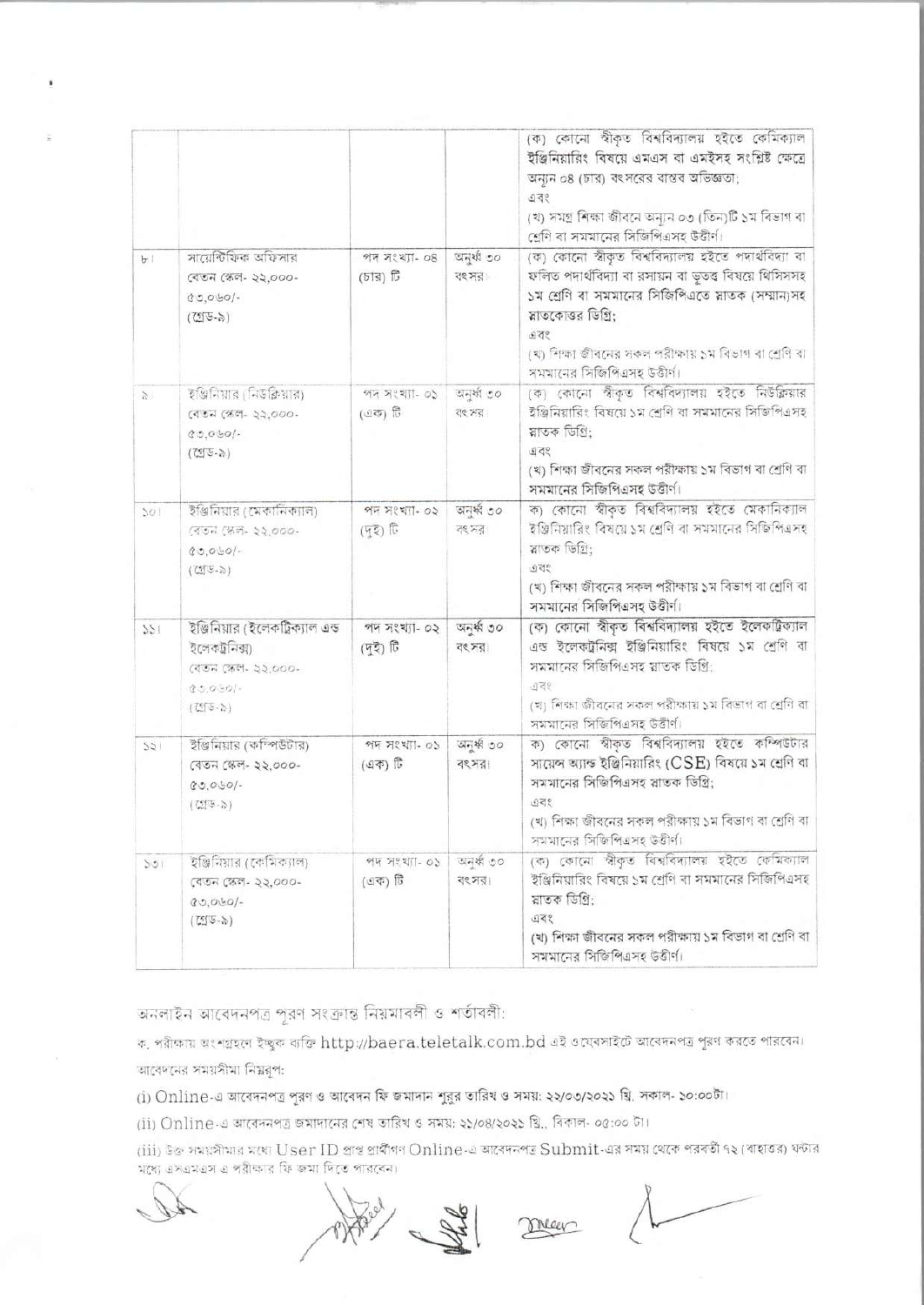খ. Online আবেদনপত্রে প্রার্থী তীর স্বাক্ষর (দৈর্ঘ্য ৩০০xপ্রস্থ ৮০ pixel) ও রঙ্গিন ছবি (দৈর্ঘ্য ৩০০xপ্রস্থ ৩০০ pixel) স্ক্যান করে নিৰ্ধারিত স্থানে Upload করবেন।

গ, Online আবেদনপত্রে পূরণকৃত তথ্যই যেহেতু পরবর্তী সকল কার্যক্রমে ব্যবহৃত হবে, সেহেতু Online-এ আবেদনপত্র Submit করার পূর্বেই পূরণকৃত সকল তথ্যের সঠিকতা সম্পর্কে প্রার্থী নিজে শতভাগ নিশ্চিত হবেন।

ঘ, প্রার্থী Online-এ পূরণকৃত আবেদনপত্রের একটি রজিন প্রিন্ট কপি পরীক্ষা সংক্রান্ত যেকোনো প্রয়োজনের সহায়ক হিসেবে সংরক্ষণ<br>করবেন।

ঙ. SMS প্রেরণের নিয়মাবলী ও পরীক্ষার ফি প্রদান: Online · এআবেদনপত্র (Application Form) যথার্থভাবে পূরণ করে নিৰ্দেশনা মতে ছবি এবং স্বাক্ষর upload করে আবেদনপত্র Submit করা সম্পন্ন হলে কম্পিউটারে ছবিসং Application Preview দেখা যাবে। নিৰ্ভুলভাবে আবেদনপত্ৰ Submit করা সম্পন্ন প্রার্থী একটি User ID, ছবি এবং স্বাক্ষরযুক্ত একটি Applicant's copy পাৰেন। উক্ত Applicant's copy প্ৰাৰ্থী download পূৰ্বক রজিন প্ৰিন্ট করে স্<br>Applicant's কপিতে একটি User ID নম্বৰ দেয়া থাকবে এবং User ID নম্বৰ ব্যবহার করে প্ৰাৰ্থী নিমোক্ত প<br>Teletalk pre-paid mobile নম্বৰে Applicant's কপিতে একটি User ID নম্বর দেয়া থাকৰে এবং User ID নম্বর ব্যবহার করে প্রার্থী নিম্নোক্ত পদ্ধতিতে যেকোনা<br>Teletalk pre-paid mobile নম্বরের মাধ্যমে ০২ (দই) টি SMS করে পরীক্ষার ফি বাবদ সকল পদের জন্য ৫০০/- (পাঁচশত) এবং টেলিটকের চার্জ বাবদ ৬০ (ষাট) টাকাসহ সর্বমোট ৫৬০/- (পাঁচশত ষাট) টাকা অনধিক ৭২ (বাহাতর) ঘণ্টার মধ্যে জমা দিবেন। এখানে বিশেষভাবে উল্লেখ্য যে, "Online-এ আবেদনপত্রের সকল অংশ পরণ করে Submit করা হলেও পরীক্ষার ফি জমা না দেয়া পৰ্যন্ত Online আবেদনপত্ৰ কোনো অবস্থাতেই গৃহীত হবে না"।

প্ৰথম SMS: baera<space>User ID দিখে Send করতে হবে 16222 নহর। Example: baera ABCDEF

Reply: Applicant's Name, Tk- (amount of money) will be charged as application fee. Your PIN is 12345678. To pay fee Type baera<space>Yes<space>PIN and send to 16222.

দ্বিতীয় SMS: baera<space>Yes<space>PIN লিখে Send করতে হবে 16222 নম্বরে। Example: baera YES XXXXXXX.

Reply: Congratulations Applicant's Name, payment completed successfully for

BAERA Application for post XXXXXX User ID is (XXXXXX) and Password (XXXXXX).<br>চ. প্ৰবেশগত্ৰ প্ৰাপ্তিৰ বিষয়টি http://baera.teletalk.com.bd ওষেৰ সাইটে এবং প্ৰাৰ্থীর মোবাইল ফোনে SMSএর মাধ্যম াচ, প্ৰবেশপত্ৰ প্ৰাপ্তির বিষয়টি http://baera.teletalk.com.bd ওয়েব সাইটে এবং প্ৰাৰ্থীর মোবাইল ফোনে SMSএর মাধামে<br>(শুধুমাত্ৰ যোগ্য প্ৰাৰ্থীদেরকে) যথাসময়ে জানানো হবে। Online আবেদনপত্ৰে প্ৰাৰ্থীর প্ৰদত্ত মোবাইল ফোনে পরীক্ষ যোগাযোগ সম্পন্ন করা হবে বিধায় উক্ত নম্বরটি সার্বক্ষণিক সচল রাখা, SMS পড়া এবং প্রাপ্ত নির্দেশনা তাৎক্ষণিকভাবে অনুসরণ করা<br>বাঞ্ছনীয়।

ছ. SMS-এ প্রেরিত User ID এবং Password ব্যবহার করে পরবর্তীতে রোল নম্বর, পদের নাম, ছবি, পরীক্ষার তারিখ, সময় ও স্থানের/ কেন্দ্রের নাম ইত্যাদি তথ্য সংবলিত প্রবেশপত্র প্রার্থী Download পর্বক রজিন Print করে নিবে: প্রার্থী প্রবেশপত্রটি লিখিত পরীক্ষায় অংশগ্রহণের সময়ে এবং উত্তীর্ণ হলে মৌখিক পরীক্ষার সময়ে অবশ্যই প্রদর্শন করবেন।

রীক্ষায় অংশগ্রহণের সমযে এবং উত্তীর্ণ হলে মৌখিক পরীক্ষার সময়ে অবশ্যই প্রদর্শন করবেন।<br>. শুধুমাত্র টেলিটক প্রি-পেইড মোবাইল ফোন থেকে প্রার্থীগণ নিয়বর্ণিত SMS পদ্ধতি অনুসরণ করে নিজ নিজ User ID<br>-----------------------------জ, শুধুমাত্র টেলিটক প্রি-পেইড মোবাইল (<br>Password পুনরুদ্ধার করতে পারবেন।

(i) User ID 'ii wTcei baera<space>Help<space>User<space>User ID Send to 16222. Example: BAERA Help User ABCDEF & send to 16222

(ii) PIN Number जाना शकल: baera<space>Help<space>PIN<space>PIN NO & Send to 16222. Example: BAERA Help PIN 12345678 & send to 16222.

শর্তাবলীঃ

০১। প্রার্থীর বয়স ১৫/০৩/২০২১খ্রি. তারিখে অনুচ্ছেদ ১-৭ এ বর্ণিত পদগুলোর জন্য অনুর্ধ্ব ৩৫ বংসর।

০২। ক্রমিক নং ৮-১৩ এ বর্ণিত পদগুলোর জন্য অনুর্ধ্ব ৩০ হতে হবে এবং মুক্তিযোদ্ধার সন্তানদের বয়স অনুর্ধ্ব ৩২ বংসর পর্যন্ত গ্রহনযোগ্য। ০৩। সরকারি/আধা-সরকারি/স্বায়ত্থশাসিত সংস্থায় চাকুরিরত প্রার্থীদেরকে অবশ্যই যথাযথ কর্তপক্ষের মাধ্যমে আবেদন করতে হবে। (অগ্রিম কপি গ্রহণযোগ্য নয়)।

০৪। ব্রুটিপূর্ণ/অসম্পূর্ণ/বিলম্বে প্রাপ্ত আবেদনপত্র সরাসরি বাতিল বলে গণ্য হবে।

০৫। কোন ধরনের তদবির সুপারিশ /ডল তথ্য অযোগ্যতা হিসেবে গন্য করা হবে।

০৬| পারমাণবিক নিরাপত্তা ও সুরক্ষা এবং বিকিরণ নিয়ন্ত্রণ মূলক কাজের সাথে সরাসরি জড়িত প্রার্থীদের অগ্রাধিকার দেয়া হবে।

mars .